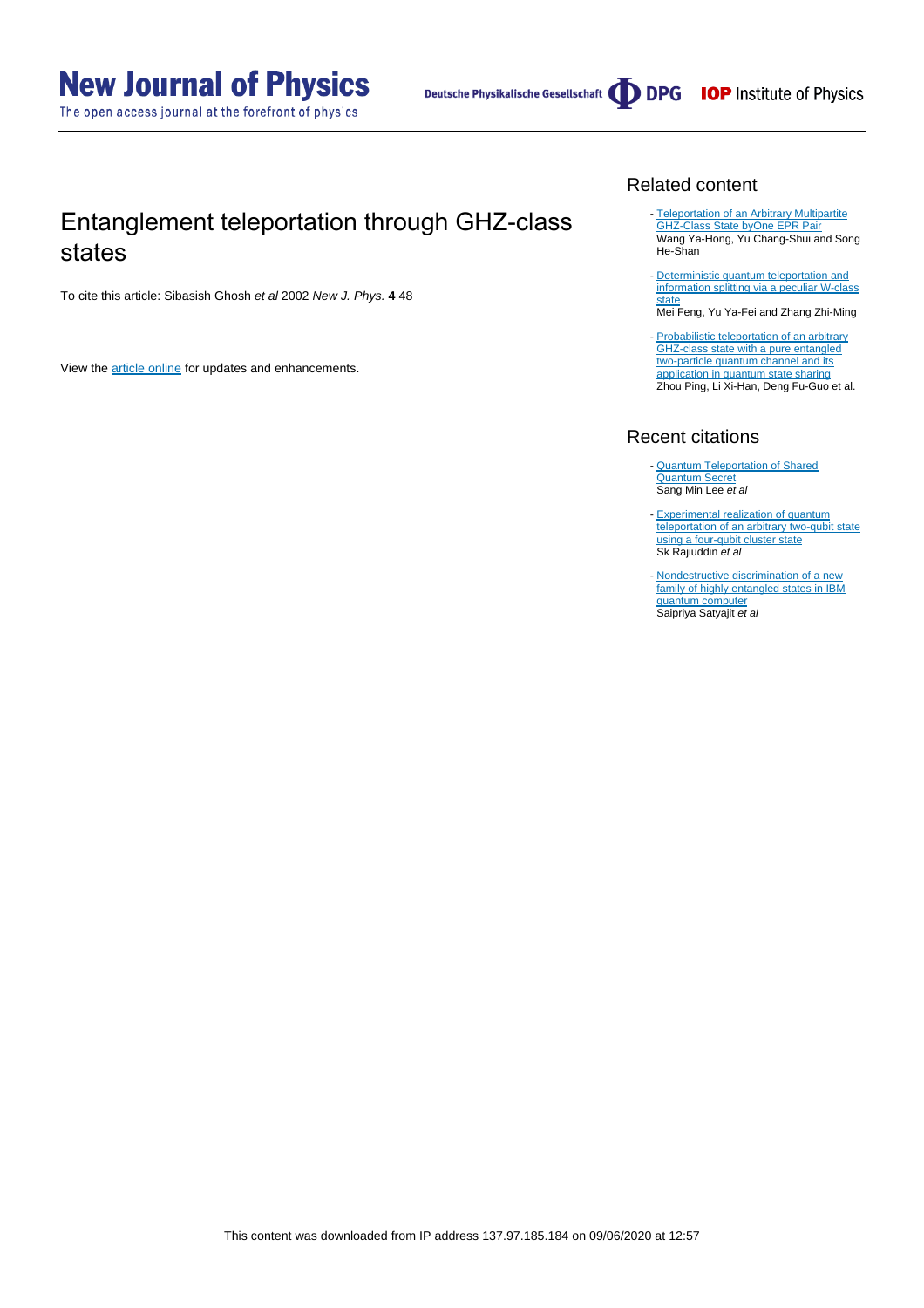**New Journal of Physics** An Institute of Physics and Deutsche Physikalische Gesellschaft

**Entanglement teleportation through GHZ-class states**

## **Sibasish Ghosh**1**, Guruprasad Kar**1**, Anirban Roy**1**, Debasis Sarkar**<sup>2</sup> **and Ujjwal Sen**<sup>3</sup>†

<sup>1</sup> Physics and Applied Mathematics Unit, Indian Statistical Institute, 203 B T Road, Kolkata 700108, India

<sup>2</sup> Department of Applied Mathematics, University of Calcutta, 92, APC Road, Kolkata 700009, West Bengal, India

<sup>3</sup> Department of Physics, Bose Institute, 93/1 A P C Road, Kolkata 700009, India

E-mail: [sibasishin@yahoo.co.in](mailto:sibasishin@yahoo.co.in), [gkar@isical.ac.in](mailto:gkar@isical.ac.in), [res9708@isical.ac.in \(Anirban Roy\)](mailto:res9708@isical.ac.inprotect unhbox voidb@x penalty @M  {}(Anirban Roy)), [dsarkar@cubmb.ernet.in](mailto:dsarkar@cubmb.ernet.in) and [ujjwal@univ.gda.pl](mailto:ujjwal@univ.gda.pl)

*New Journal of Physics* **4** (2002) 48.1–48.9 (<http://www.njp.org/>) Received 15 April 2002, in final form 21 June 2002 Published 15 July 2002

**Abstract.** We first consider teleportation of entangled states shared between Claire and Alice to Bob1 and Bob2 when Alice and the two Bobs share a single copy of a GHZ state and where *all* the four parties are at distant locations. We extend this result to a more general state than GHZ-state and show that still a class of pure entangled states can be teleported, where the entanglement of this class ranges from 0 to  $e$  ( $\leq$ 1), depending on the entanglement (defined in the text) of the channel state. We then generalize this situation to the case of teleportation of entangled states shared between Claire1, Claire2,..., Claire( $N-1$ ) and Alice to Bob1, Bob2,..., BobN when Alice and the N Bobs share a single copy of a GHZ-class state and where again *all* the 2N parties are at distant locations.

Quantum teleportation, proposed by Bennett Brassard, Crepeau, Jozsa, Peres and Wootters (BBCJPW) [\[1](#page-9-0)], is a protocol by which the information of an arbitrary state of a quantum mechanical system can be transferred (teleported) exactly from one location (where say, Alice is operating) to a possibly distant location (operated say, by Bob) by using only local operations and classical communication, without sending the system itself (thus, at Bob's location, the exact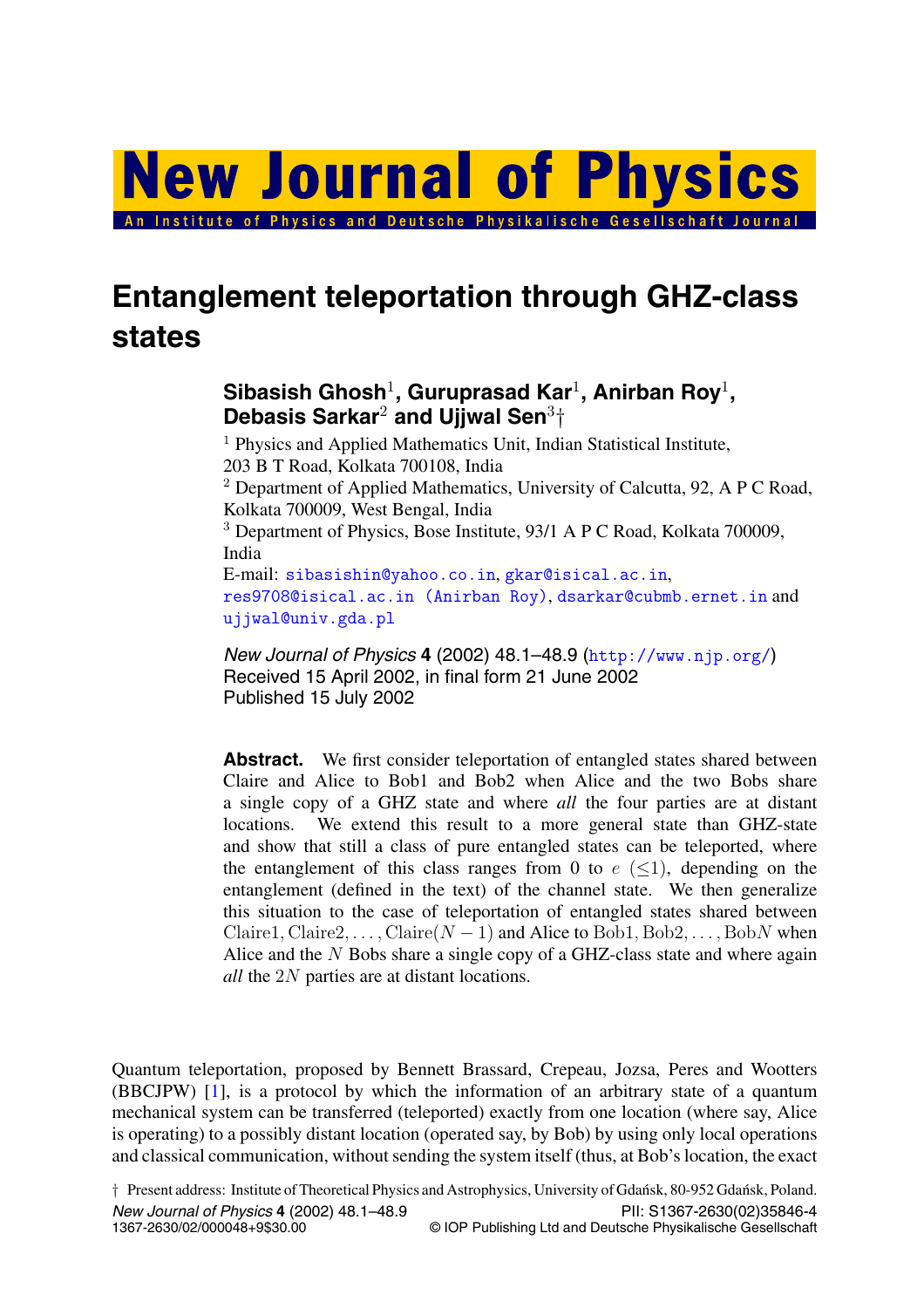state is reconstructed). This seemingly impossible phenomenon is made possible (in the case of a two level system) by allowing Alice and Bob to *a priori* share a maximally entangled state of two qubits say,

$$
|\phi^+\rangle = \frac{1}{\sqrt{2}}(|00\rangle + |11\rangle).
$$

It is important to note that the entanglement in the channel state vanishes completely after it has been used to send the qubit by using the BBCJPW protocol. Now if the sent qubit is *a priori* entangled with another qubit (possessed by Claire), it will remain so after teleportation. That is, the previously shared entanglement between Alice and Claire would now be shared between Bob and Claire.

Consider now a different situation. A source delivers an arbitrary two-qubit entangled state to Alice which must finally be shared between Bob1 and Bob2. Instead of state teleportation, Alice therefore has the task of entanglement teleportation. It would be sufficient if Alice shares a maximally entangled state with Bob1 and another with Bob2. Alice would then just teleport the two qubits using the BBCJPW protocol [\[2](#page-9-0)]†.

But what if Alice shares with the Bob1–Bob2 system, less than two ebits of entanglement? Suppose for example that instead of the two maximally entangled states, Alice, Bob1 and Bob2 share the GHZ state [\[3](#page-9-0)]

$$
|GHZ\rangle = \frac{1}{\sqrt{2}}(|000\rangle + |111\rangle).
$$

Would the same feat be possible now? Gorbachev and Trubilko [[4\]](#page-9-0) have considered this case and shown that if Alice knows that the state has been prepared in the Schmidt basis  $\{|0'0''\rangle, |1'1''\rangle\},$ i.e., if Alice knows that the state is of the form

$$
|\chi\rangle = \alpha|0'0''\rangle + \beta|1'1''\rangle
$$

with known  $|0'0''\rangle$  and  $|1'1''\rangle$  but unknown Schmidt coefficients  $\alpha$ ,  $\beta$ , then this state can be made to share between Bob1 and Bob2. In this paper we simplify their protocol. Shi *et al* [\[5](#page-9-0)] generalized this situation to the case in which the state  $|\chi\rangle$  is shared between *two separated parties* Alice and Claire‡. The protocol of Shi *et al* is probabilistic as in their case Alice and the two Bobs share the state

$$
|GHZ'\rangle = a|000\rangle + b|111\rangle
$$

instead of a GHZ state. Here we show that even if Alice and the two Bobs share the state

$$
|ghz\rangle = \frac{1}{\sqrt{2}}(|0\phi 0\rangle + |1\phi' 1\rangle)
$$

where  $|\phi\rangle$  *and*  $|\phi'\rangle$  *are not necessarily orthogonal*, it is possible for Alice and Claire to make the two Bobs share the state

$$
|\chi'\rangle = \alpha|\phi 0'\rangle + \beta|\phi'1'\rangle.
$$

Our protocol is independent of the ones in [[5\]](#page-9-0). More important is the fact that our protocol is generalizable to the N-party situation. We also touch the probabilistic case in both situations.

‡ So earlier operations performed by Alice are not possible now.

*New Journal of Physics* **4** (2002) 48.1–48.9 (<http://www.njp.org/>)

<sup>†</sup> Note that in this way, Alice could make Bob and Claire share an *arbitrary* entangled state of two qubits, whether pure or mixed. But henceforth we shall consider entanglement teleportation of pure states only.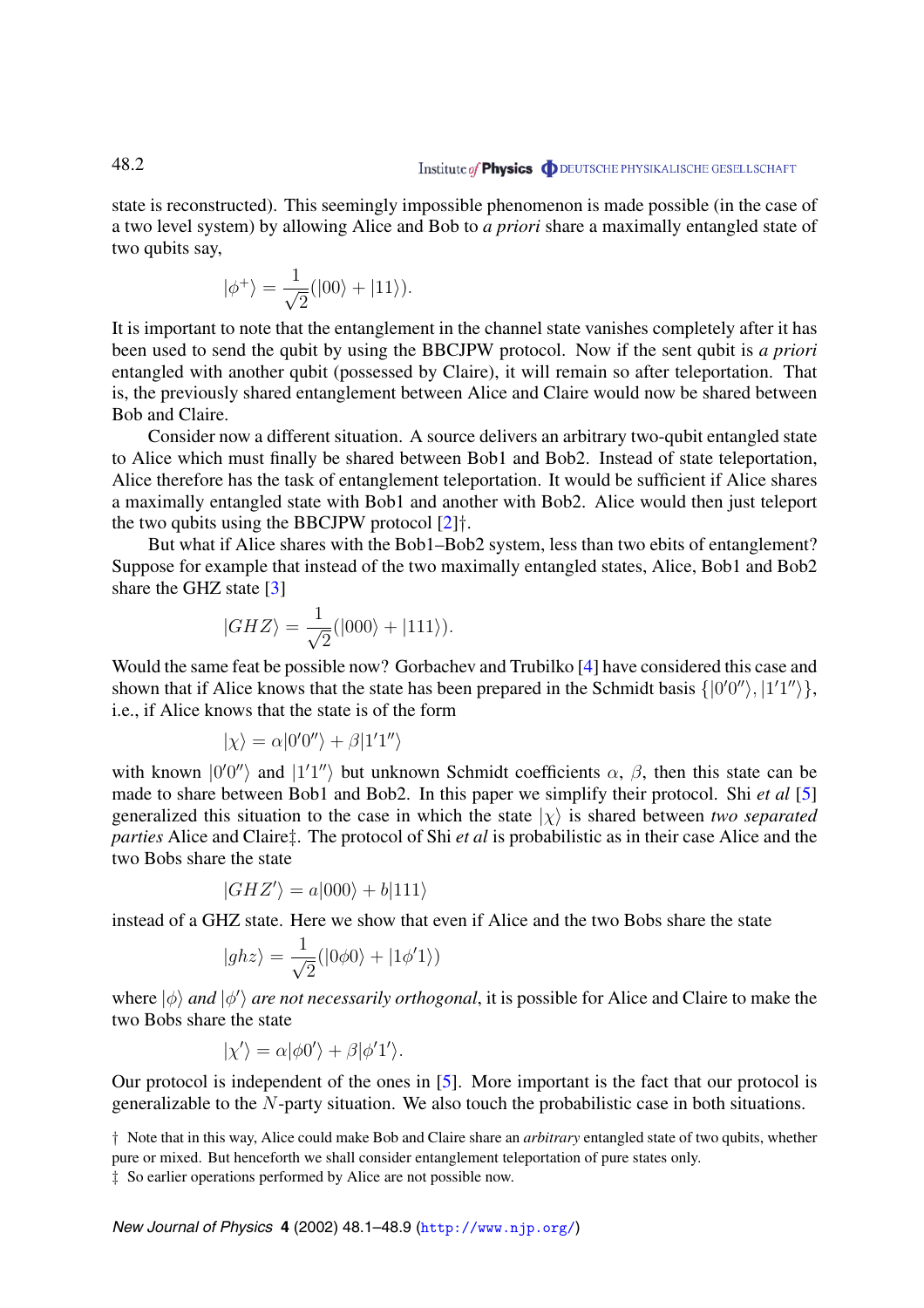Suppose a source prepares the state  $|\chi\rangle$  (with known  $|0'0''\rangle$  and  $|1'1''\rangle$  but unknown  $\alpha$ ,  $\beta$ ) and delivers it to Alice who wants to make it shared between Bob1 and Bob2 through a GHZ state which she shares with the Bobs. This situation has been considered in [\[4](#page-9-0)]. We simplify their protocol and show that  $|\chi\rangle$  can be made to share between the two Bobs by simply using the BBCJPW protocol. Indeed  $|\chi\rangle$  is essentially a qubit. What is important is that there is no nonlocal operation involved between the two Bobs in the protocol. Let us elaborate.

First Alice transforms  $|\chi\rangle$  to

$$
|\xi\rangle = \alpha|00\rangle + \beta|11\rangle
$$

which is possible as the Schmidt basis  $\{|0'0''\rangle, |1'1''\rangle$ The combined state  $|\xi\rangle_{12}|GHZ\rangle_{AB_1B_2}$  may be written as

$$
\frac{1}{2} [|\phi_{GHZ}^+ \rangle_{12A} \otimes (\alpha|00\rangle + \beta|11\rangle)_{B_1B_2} + |\phi_{GHZ}^- \rangle_{12A} \otimes (\alpha|00\rangle - \beta|11\rangle)_{B_1B_2} \n+ |\psi_{GHZ}^+ \rangle_{12A} \otimes (\alpha|11\rangle + \beta|00\rangle)_{B_1B_2} + |\psi_{GHZ}^- \rangle_{12A} \otimes (\alpha|11\rangle - \beta|00\rangle)_{B_1B_2} ]
$$

where

$$
|\phi_{GHZ}^{\pm}\rangle = \frac{1}{\sqrt{2}}(|000\rangle \pm |111\rangle)
$$
  

$$
|\psi_{GHZ}^{\pm}\rangle = \frac{1}{\sqrt{2}}(|001\rangle \pm |110\rangle).
$$

Alice now performs a projection-valued measurement on her three qubits (1, 2 and A) with the projection operators

$$
P_1^{GHZ} = P[|\phi_{GHZ}^+ \rangle], \qquad P_2^{GHZ} = P[|\phi_{GHZ}^- \rangle]
$$
  

$$
P_3^{GHZ} = P[|\psi_{GHZ}^+ \rangle], \qquad P_4^{GHZ} = P[|\psi_{GHZ}^- \rangle]
$$
  

$$
P_5^{GHZ} = I - \sum_{i=1}^4 P_i^{GHZ}
$$

and communicates the result to Bob1 and Bob2. If  $P_1^{GHZ}$  clicks, the Bobs are to do nothing. They would then already share the state  $|\xi\rangle$ . If  $P_2^{GHZ}$  clicks, Bob2 does nothing but Bob1 applies  $\sigma_z$  on his particle. If  $P_3^{GHZ}$  clicks, both of them apply  $\sigma_x$  i.e. they apply  $\sigma_x \otimes \sigma_x$ . And if  $P_4^{GHZ}$  clicks they apply  $\sigma_x \otimes i\sigma_y$ .  $P_5^{GHZ}$  would never click as probability of occurance of this projector in the input state considered above is zero. Finally, Bob1 and Bob2 share the state  $|\xi\rangle$  on which they apply  $U_1 \otimes U_2$  to transform it to  $|\chi\rangle$  where  $U_1$  is the unitary operator that transforms  $|0\rangle \rightarrow |0'\rangle$ and  $|1\rangle \rightarrow |1'\rangle$  and  $U_2$  the unitary operator that transforms  $|0\rangle \rightarrow |0''\rangle$  and  $|1\rangle \rightarrow |1''\rangle$ . Note that throughout the process there is no nonlocal operation involved between Bob1 and Bob2.

Interestingly Shi *et al* [[5\]](#page-9-0) have generalized this situation to the case in which two separated parties Alice and Claire share the state  $|\chi\rangle$ , and they cannot perform joint operation on their two particles. Instead of describing that protocol where Alice, Bob1 and Bob2 share a GHZ state, we generalize this result where Alice and the two Bobs share the state

$$
|ghz\rangle = \frac{1}{\sqrt{2}}(|0\phi 0\rangle + |1\phi' 1\rangle)
$$

where  $|\phi\rangle$  and  $|\phi'\rangle$  are not necessarily orthogonal, it is possible for Alice and Claire to make the two Bobs share the state  $|\chi'\rangle = \alpha |\phi_0\rangle + \beta |\phi_0\rangle'$  (see figure [1](#page-4-0)).

*New Journal of Physics* **4** (2002) 48.1–48.9 (<http://www.njp.org/>)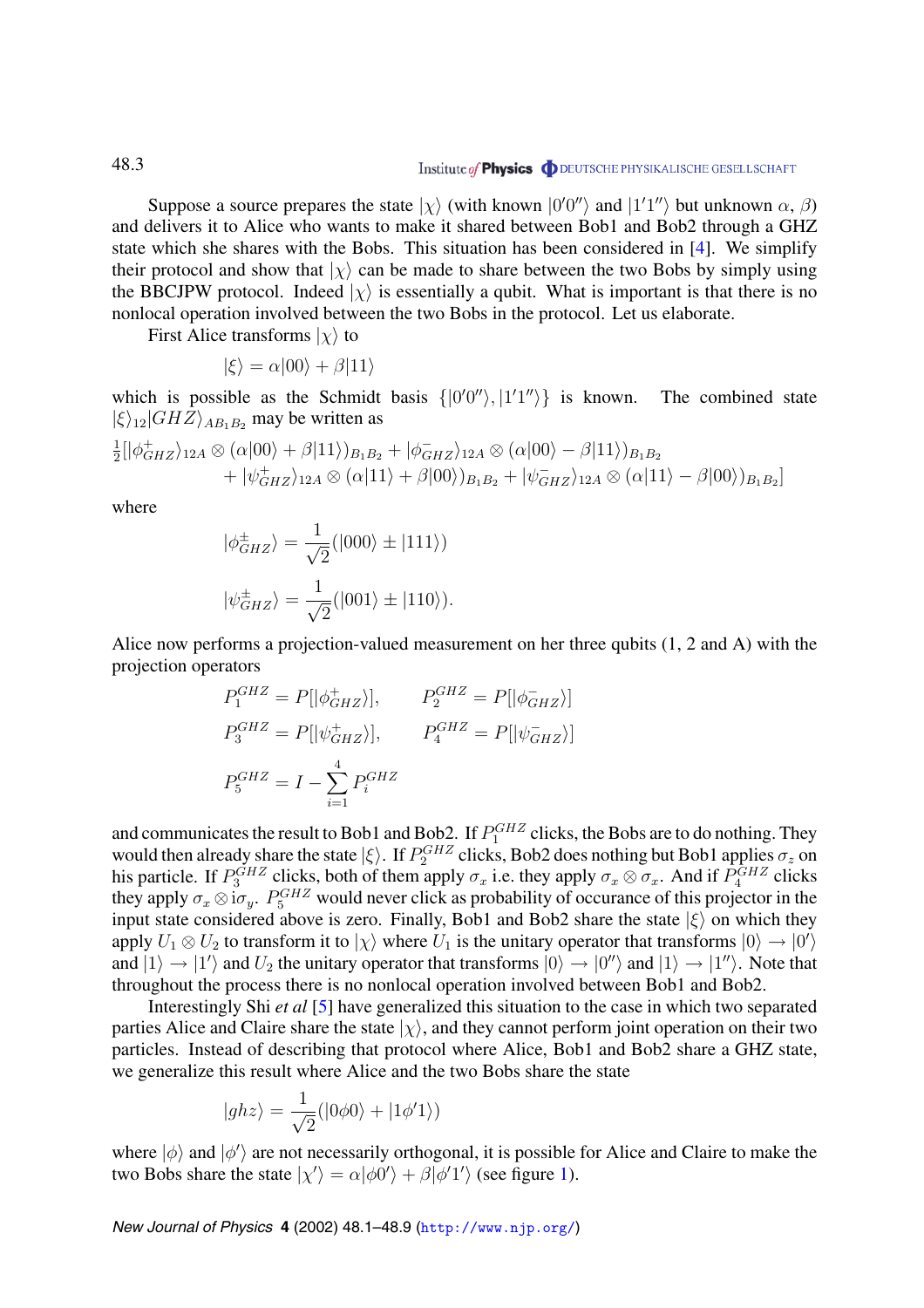<span id="page-4-0"></span>

**Figure 1.** Teleportation of a two-qubit pure entangled state  $|\chi'\rangle = \alpha |\phi0'\rangle + \gamma$  $\beta |\phi'1'\rangle$ , initially shared by Claire and Alice, via the GHZ-class state  $|ghz\rangle =$  $\frac{1}{\sqrt{2}}(|0\phi 0\rangle + |1\phi' 1\rangle)$ , shared among Alice, Bob1 and Bob2, produces the same state  $|\chi'\rangle$  between Bob1 and Bob2.

Note that  $|ghz\rangle$  is a state of the 'GHZ-class' [[6\]](#page-9-0). The initial combined state is

$$
|\chi'\rangle_{12}|ghz\rangle_{AB_1B_2} = (\alpha|\phi0'\rangle + \beta|\phi'1'\rangle)_{12}\frac{1}{\sqrt{2}}(|0\phi0\rangle + |1\phi'1\rangle)_{AB_1B_2}
$$

where the particles 1 and 2 belong to Claire and Alice respectively. First of all Alice performs the unitary operation U', on the qubit 2, that transforms  $|0'\rangle \rightarrow |0\rangle$  and  $|1'\rangle \rightarrow e^{-i\varepsilon}|1\rangle$  where  $\langle \phi | \phi' \rangle = r e^{i\epsilon}$  so that  $|\chi' \rangle_{12}$  transforms to

$$
|\xi'\rangle_{12} = \alpha|\phi 0\rangle + \beta|\phi''1\rangle
$$

where  $|\phi''\rangle = e^{-i\varepsilon}|\phi'\rangle$ . Alice also applies the unitary operator, on qubit A, that transforms  $|0\rangle \rightarrow |0\rangle$  and  $|1\rangle \rightarrow e^{-i\varepsilon}|1\rangle$  so that  $|ghz\rangle$  transforms to

$$
|ghz_1\rangle = \frac{1}{\sqrt{2}}(|0\phi 0\rangle + |1\phi''1\rangle).
$$

The state of the five particles is now

$$
|\xi'\rangle_{12}|ghz_1\rangle_{AB_1B_2} = (\alpha|\phi 0\rangle + \beta|\phi'1\rangle)\frac{1}{\sqrt{2}}(|0\phi 0\rangle + |1\phi''1\rangle)
$$

which may be rewritten as

$$
\frac{1}{2}[(\alpha|\phi\phi0\rangle + \beta|\phi''\phi''1\rangle)_{1B_1B_2} \otimes |\phi^+\rangle_{2A} + (\alpha|\phi\phi0\rangle - \beta|\phi''\phi''1\rangle)_{1B_1B_2} \otimes |\phi^-\rangle_{2A} \n+ (\alpha|\phi\phi''1\rangle + \beta|\phi''\phi0\rangle)_{1B_1B_2} \otimes |\psi^+\rangle_{2A} + (\alpha|\phi\phi''1\rangle - \beta|\phi''\phi0\rangle)_{1B_1B_2} \otimes |\psi^-\rangle_{2A}]
$$

where

$$
|\phi^{\pm}\rangle = \frac{1}{\sqrt{2}}(|00\rangle \pm |11\rangle)
$$
  

$$
|\psi^{\pm}\rangle = \frac{1}{\sqrt{2}}(|01\rangle \pm |10\rangle).
$$

*New Journal of Physics* **4** (2002) 48.1–48.9 (<http://www.njp.org/>)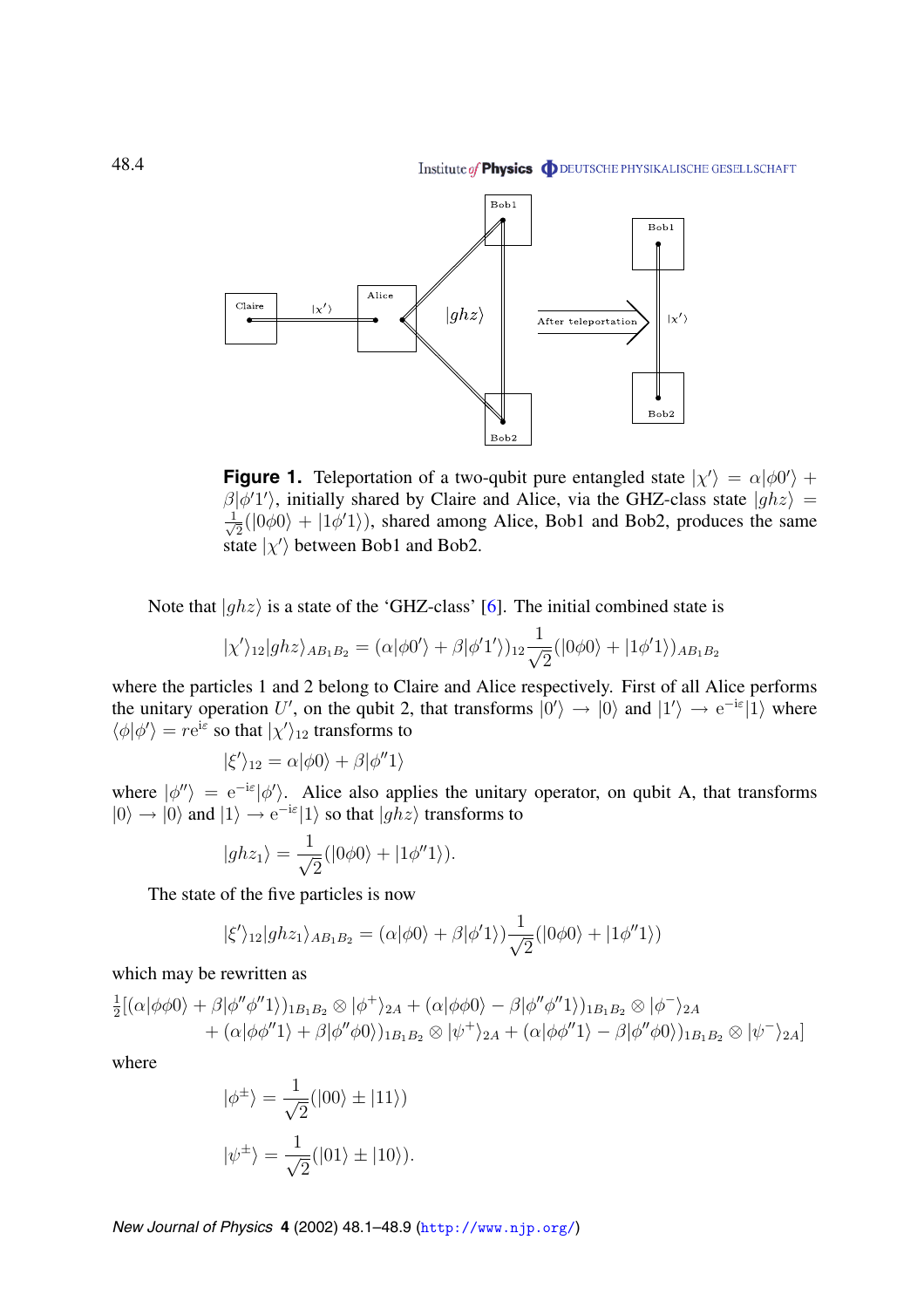Alice now conducts a projection measurement (the Bell measurement) on her two particles with the projection operators

$$
P_1 = P[|\phi^+\rangle], \qquad P_2 = P[|\phi^-\rangle]
$$
  

$$
P_3 = P[|\psi^+\rangle], \qquad P_4 = P[|\psi^-\rangle].
$$

After that she sends two bits of classical message to each of Bob1 and Bob2 to tell them the result of the Bell measurement.

As  $\langle \phi | \phi'' \rangle (=r)$  belongs to  $[0, 1]$ , there exists a unique orthonormal basis  $\{|a\rangle, |\overline{a}\rangle\}$  such that

$$
|\phi\rangle = \cos\frac{\theta}{2}|a\rangle + \sin\frac{\theta}{2}|\overline{a}\rangle
$$
  

$$
|\phi'\rangle = \cos\frac{\theta}{2}|a\rangle - \sin\frac{\theta}{2}|\overline{a}\rangle
$$

where  $\theta \in [0, \pi/2]$ . Note that  $\theta, |a\rangle, |\overline{a}\rangle$  are all known. Claire performs a projective measurement on just the basis  $\{ |a\rangle, |\overline{a}\rangle \}$  and communicates the result to the Bobs.

It is now straightforward to see that there always exists a *product*-unitary operation between the two Bobs, depending upon the results communicated by Alice and Claire, so that they (the Bobs) end up sharing the state  $|\xi'\rangle$ . If  $P_1$  clicks in Alice's measurement, then Claire and the two Bobs share the state

$$
\alpha|\phi\phi0\rangle_{1B_1B_2} + \beta|\phi''\phi''1\rangle_{1B_1B_2}
$$
  
=  $\alpha \cos \frac{\theta}{2}|a\phi0\rangle + \alpha \sin \frac{\theta}{2}|\overline{a}\phi0\rangle + \beta \cos \frac{\theta}{2}|a\phi''1\rangle - \beta \sin \frac{\theta}{2}|\overline{a}\phi''1\rangle$   
=  $\cos \frac{\theta}{2}|a\rangle_1(\alpha|\phi0\rangle + \beta|\phi''1\rangle)_{B_1B_2} + \sin \frac{\theta}{2}|\overline{a}\rangle_1(\alpha|\phi0\rangle - \beta|\phi''1\rangle)_{B_1B_2}.$ 

If after her measurement, Claire obtains the result  $|a\rangle$ , then the Bobs are to do nothing. On the other hand if she obtains the result  $|\bar{a}\rangle$ , only Bob2 is to perform a unitary operation that transforms  $|0\rangle \rightarrow |0\rangle$  and  $|1\rangle \rightarrow -|1\rangle$ , which is just  $\sigma_z$ .

If  $P_2$  clicks, then Claire and the Bobs share the state

$$
\alpha|\phi\phi0\rangle_{1B_1B_2} - \beta|\phi''\phi''1\rangle_{1B_1B_2}
$$
  
=  $\cos\frac{\theta}{2}|a\rangle_1(\alpha|\phi0\rangle - \beta|\phi''1\rangle)_{B_1B_2} + \sin\frac{\theta}{2}|\overline{a}\rangle_1(\alpha|\phi0\rangle + \beta|\phi''1\rangle)_{B_1B_2}.$ 

In this case, the Bobs are to do nothing if Claire obtains  $|\overline{a}\rangle$  and only Bob2 is to apply  $\sigma_z$  if Claire obtains  $|a\rangle$ .

If  $P_3$  clicks, then the shared state is

$$
\alpha|\phi\phi''1\rangle_{1B_1B_2} + \beta|\phi''\phi0\rangle_{1B_1B_2}
$$
  
=  $\cos\frac{\theta}{2}|a\rangle_1(\alpha|\phi''0\rangle + \beta|\phi1\rangle)_{B_1B_2} + \sin\frac{\theta}{2}|\overline{a}\rangle_1(\alpha|\phi''0\rangle - \beta|\phi1\rangle)_{B_1B_2}.$ 

Since the inner product of  $|\phi\rangle$  and  $|\phi''\rangle$  is real, there exists a unitary operator  $U''$  that transforms  $|\phi\rangle \rightarrow |\phi''\rangle$  and  $|\phi''\rangle \rightarrow |\phi\rangle$ . Irrespective of what Claire obtained, Bob1 is to apply just this operator. However, Bob2 is to do nothing if Claire obtains  $|a\rangle$  but to apply  $\sigma_z$  if Claire obtains  $|\overline{a}\rangle$ .

If  $P_4$  clicks in Alice's measurement, Bob1 again applies  $U''$  irrespective of Claire's result. And Bob2 is to do nothing if Claire obtains  $|\overline{a}\rangle$  and to apply  $\sigma_z$  if she obtains  $|a\rangle$ . At the end of

*New Journal of Physics* **4** (2002) 48.1–48.9 (<http://www.njp.org/>)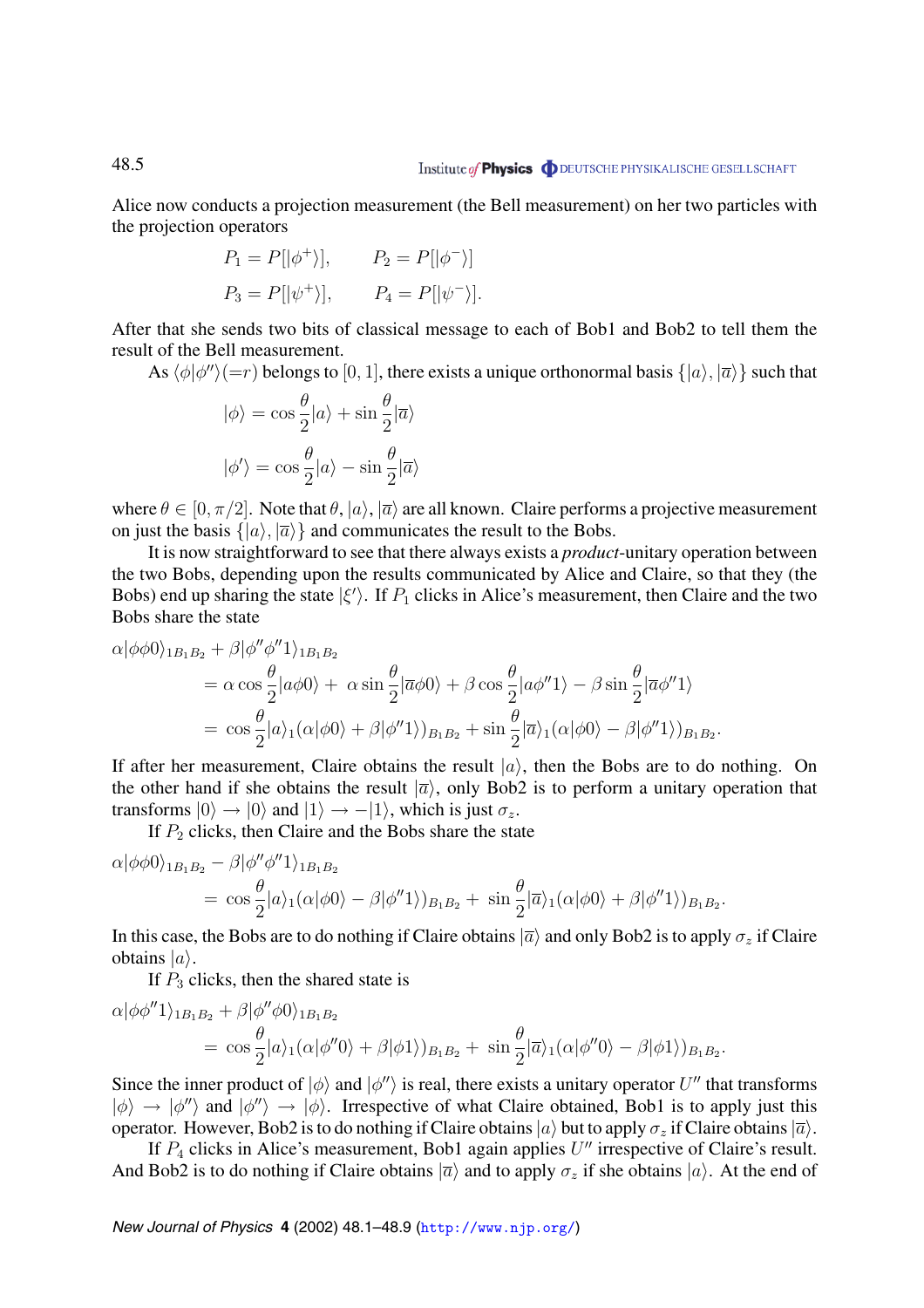all these the Bobs are left with the state  $|\xi'\rangle$  on which Bob2 has to perform a rotation to transform it to  $|\chi'\rangle$ . Precisely Bob2 has to apply  $(U')^{-1}$ .

Looking at the protocol described above, which is essentially a generalization of the BBCJPW protocol, it may seem that the measurement of Claire must be preceded by that of Alice, and so Alice must communicate to Claire that her (Alice's) measurement has been performed. But that is not true. The protocol would go through irrespective of whether Alice or Claire performed the first measurement. Indeed the measurements are to be performed in two different Hilbert spaces and the corresponding projection operators would therefore commute. For example, if Alice obtains  $|\phi^+\rangle$  and Claire obtains  $|a\rangle$ , the Bobs would share the state  $\alpha|\phi 0\rangle + \beta|\phi''1\rangle$ irrespective of who performed the first measurement.

Now we define entanglement  $Q_n(|\varphi\rangle)$  of a *n*-qubit pure state  $|\varphi\rangle = \sum_{x \in S^n} u_x |x\rangle$  (where  $S^n = \{0, 1\} \times \{0, 1\} \times \cdots n$  times, and  $\sum_{x \in S^n} |u_x|^2 = 1$ ), provided by Meyer and Wallach [\[7\]](#page-9-0):

$$
Q_n(|\varphi\rangle) = \frac{4}{n} \sum_{j=1}^n D(l_j(0)|\varphi\rangle, l_j(1)|\varphi\rangle),
$$

where the linear map  $l_i(b)$  (for  $b = 0, 1$ ) is given by

$$
l_j(b)|b_1b_2\ldots b_n\rangle = \delta_{bb_j}|b_1b_2\ldots b_{j-1}b_{j+1}\ldots b_n\rangle,
$$

for all  $|b_1b_2...b_n\rangle \in S^n$ , and

$$
D\left(\sum_{x\in S^n} u_x|x\rangle, \sum_{y\in S^n} v_y|y\rangle\right) = \sum_{x,y\in S^n, x
$$

Using this definition, we have  $Q_3(|ghz\rangle) = \frac{1}{3}(3 - |\langle \phi | \phi' \rangle|^2)$ , while  $Q_2(|\chi'\rangle) = 4|\alpha\beta|^2(1 - \frac{1}{2})$  $|\langle \phi | \phi' \rangle|^2$ ). Thus, for all  $\alpha$  and  $\beta$ , the entanglement  $(Q_2)$  of  $|\chi'\rangle$  varies from 0 to  $(1 - |\langle \phi | \phi' \rangle|^2) = e$ (say). And the entanglement  $(Q_3)$  of the channel state  $|ghz\rangle$  varies from  $\frac{2}{3}$  to  $\frac{1}{3}(2+e)$ . Thus here we see that for exactly teleporting a two qubit pure state, whose entanglement  $(Q_2)$  is <1, a three qubit pure state, whose entanglement  $(Q_3)$  is  $\lt 1$ , is sufficient as a channel state.

For completeness, note that if Alice and two Bobs share the state

$$
|ghz'\rangle = a|0\phi 0\rangle + b|1\phi' 1\rangle
$$

the above entanglement teleportation is possible in a probabilistic manner where Alice has to change her operations in the same way as exact teleportation was changed to probabilistic teleportation in [[8\]](#page-9-0). Suffice it to mention that the combined state

$$
|\xi'\rangle_{12}|ghz'_{1}\rangle_{AB_{1}B_{2}}=(\alpha|\phi0\rangle+\beta|\phi''1\rangle)(a|0\phi0\rangle+b|1\phi''1\rangle)
$$

may be written as

$$
\frac{1}{2}\{(\alpha|\phi\phi0\rangle + \beta|\phi''\phi''1\rangle)_{1B_1B_2} \otimes (a|00\rangle + b|11\rangle)_{2A} \n+ (\alpha|\phi\phi0\rangle - \beta|\phi''\phi''1\rangle)_{1B_1B_2} \otimes (a|00\rangle - b|11\rangle)_{2A} \n+ \alpha|\phi\phi''1\rangle + \beta|\phi''\phi0\rangle)_{1B_1B_2} \otimes (a|01\rangle + b|10\rangle)_{2A} \n+ (\alpha|\phi\phi''1\rangle - \beta|\phi''\phi0\rangle)_{1B_1B_2} \otimes (a|01\rangle - b|10\rangle)_{2A}.
$$

We now go over to the N-party case. Suppose there are N Bobs, Bob1, Bob2, ..., BobN and they share with Alice a GHZ-class state

$$
|ghz\rangle_{AB_1B_2...B_N} = \frac{1}{\sqrt{2}}(|0\phi_1\phi_2\ldots\phi_{N-1}0\rangle + |1\phi_1'\phi_2'\ldots\phi_{N-1}'1\rangle)
$$

*New Journal of Physics* **4** (2002) 48.1–48.9 (<http://www.njp.org/>)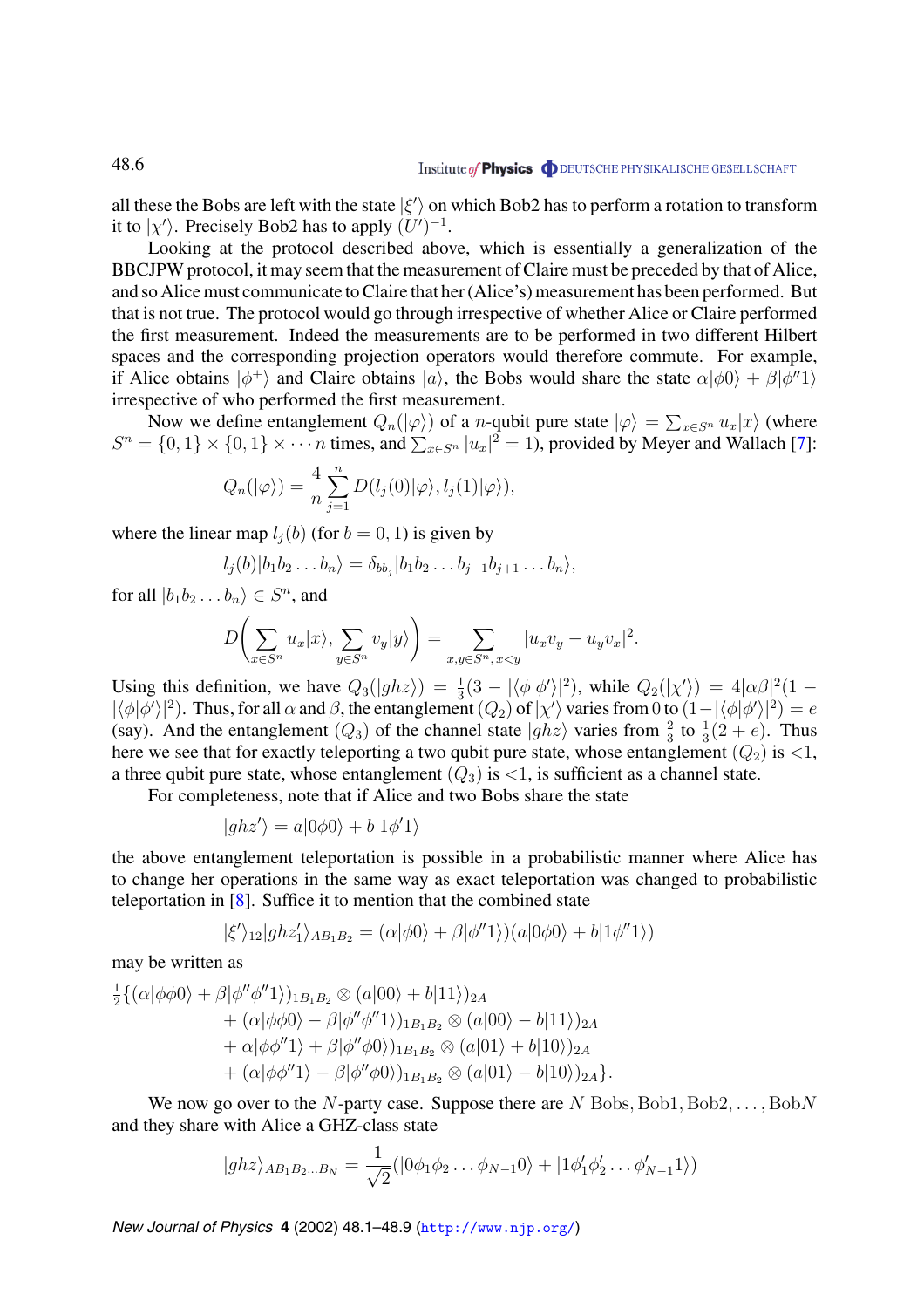where  $|\phi_i\rangle$  and  $|\phi'_i\rangle$   $(i = 1, 2, ..., N - 1)$  are not necessarily orthogonal. It would then be possible to make the  $N$  Bobs share the state

$$
|\chi^N\rangle = \alpha|\phi_1\phi_2\ldots\phi_{N-1}0'\rangle + \beta|\phi'_1\phi'_2\ldots\phi'_{N-1}1'\rangle
$$

initially shared between Claire1, Claire2,..., Claire( $N-1$ ) and Alice where  $|\phi_1 \phi_2 ... \phi_{N-1} 0' \rangle$ and  $|\phi'_1\phi'_2\ldots\phi'_{N-1}1'\rangle$  are known but  $\alpha$ ,  $\beta$  are unknown. The particles  $1, 2, \ldots, N$  belong respectively to Claire1, Claire2,..., Claire( $N - 1$ ) and Alice.

Alice first transforms  $|\chi^N\rangle$  to

$$
|\xi^N\rangle = \alpha|\phi_1\phi_2\ldots\phi_{N-1}0\rangle + \beta|\phi_1''\phi_2''\ldots\phi_{N-1}''1\rangle
$$

where  $|\phi''_i\rangle = e^{-i\varepsilon_i}|\phi'_i\rangle$ , the  $\varepsilon_i$ 's being given by  $\langle \phi_i | \phi'_i \rangle = re^{i\varepsilon_i}$   $(i = 1, 2, ..., N - 1)$ . To effect this transformation, Alice has to apply the unitary operator, on qubit  $N$ , that transforms  $|0'\rangle \to |0\rangle$  and  $|1'\rangle \to e^{-i\sum_{i=1}^{N-1}\epsilon_i}|1\rangle$ . Alice also applies the unitary operator, on qubit A, that transforms  $|0\rangle \rightarrow |0\rangle$  and  $|1\rangle \rightarrow e^{-i\sum_{i=1}^{N-1}\varepsilon_i}|1\rangle$  so that  $|ghz\rangle$  transforms to

$$
|ghz_1\rangle = \frac{1}{\sqrt{2}}(|0\phi_1\phi_2\ldots\phi_{N-1}0\rangle + |1\phi_1''\phi_2''\ldots\phi_{N-1}''1\rangle).
$$

The combined state of the  $2N + 1$  particles is now

$$
|\xi^N\rangle_{12...N}|ghz_1\rangle_{AB_1B_2...B_N}
$$

which may be written as

$$
(\alpha|\phi_1\phi_2...\phi_{N-1}\phi_1\phi_2...\phi_{N-1}0\rangle + \beta|\phi_1''\phi_2''...\phi_{N-1}''\phi_1''\phi_2''...\phi_{N-1}''1\rangle)_{12...(N-1)B_1B_2...B_N} \otimes |\phi^+\rangle_{NA} + (\alpha|\phi_1\phi_2...\phi_{N-1}\phi_1\phi_2...\phi_{N-1}0\rangle - \beta|\phi_1''\phi_2''...\phi_{N-1}''\phi_1''\phi_2''...\phi_{N-1}''1\rangle)_{12...(N-1)B_1B_2...B_N} \otimes |\phi^-\rangle_{NA} + (\alpha|\phi_1\phi_2...\phi_{N-1}\phi_1''\phi_2''...\phi_{N-1}'') + \beta|\phi_1''\phi_2''...\phi_{N-1}''\phi_1\phi_2...\phi_{N-1}1\rangle)_{12...(N-1)B_1B_2...B_N} \otimes |\psi^+\rangle_{NA} + (\alpha|\phi_1\phi_2...\phi_{N-1}\phi_1''\phi_2''...\phi_{N-1}'') - \beta|\phi_1''\phi_2''...\phi_{N-1}''\phi_1\phi_2...\phi_{N-1}1\rangle)_{12...(N-1)B_1B_2...B_N} \otimes |\psi^-\rangle_{NA}.
$$

As before, Alice now performs a Bell measurement on her two qubits. And Claire $(i)$  performs a projection measurement in the orthonormal basis  $\{|a_i\rangle,|\overline{a_i}\rangle\}$  determined uniquely by

$$
|\phi_i\rangle = \cos\frac{\theta_i}{2}|a_i\rangle + \sin\frac{\theta_i}{2}|\overline{a_i}\rangle
$$
  

$$
|\phi_i''\rangle = \cos\frac{\theta_i}{2}|a_i\rangle - \sin\frac{\theta_i}{2}|\overline{a_i}\rangle
$$

where  $\theta_i \in [0, \pi/2]$   $(i = 1, 2, \ldots, (N-1))$ . Alice and the Claires now communicate their results to the Bobs. By now it is obvious that whatever the result at Alice and the Claires is, there would always exist a *product*-unitary operator between the N Bobs so that they (the Bobs) are left with the state  $|\xi^N\rangle$  which may henceforth be transformed *locally* to  $|\chi^N\rangle$ .

Let us add that if Alice and the  $N$  Bobs share the state

$$
|ghz'\rangle = \alpha|0\phi_1\phi_2\ldots\phi_{N-1}0\rangle + \beta|1\phi'_1\phi'_2\ldots\phi'_{N-1}1\rangle
$$

the above entanglement teleportation of  $|\chi^N\rangle$  would be possible in a probabilistic manner.

*New Journal of Physics* **4** (2002) 48.1–48.9 (<http://www.njp.org/>)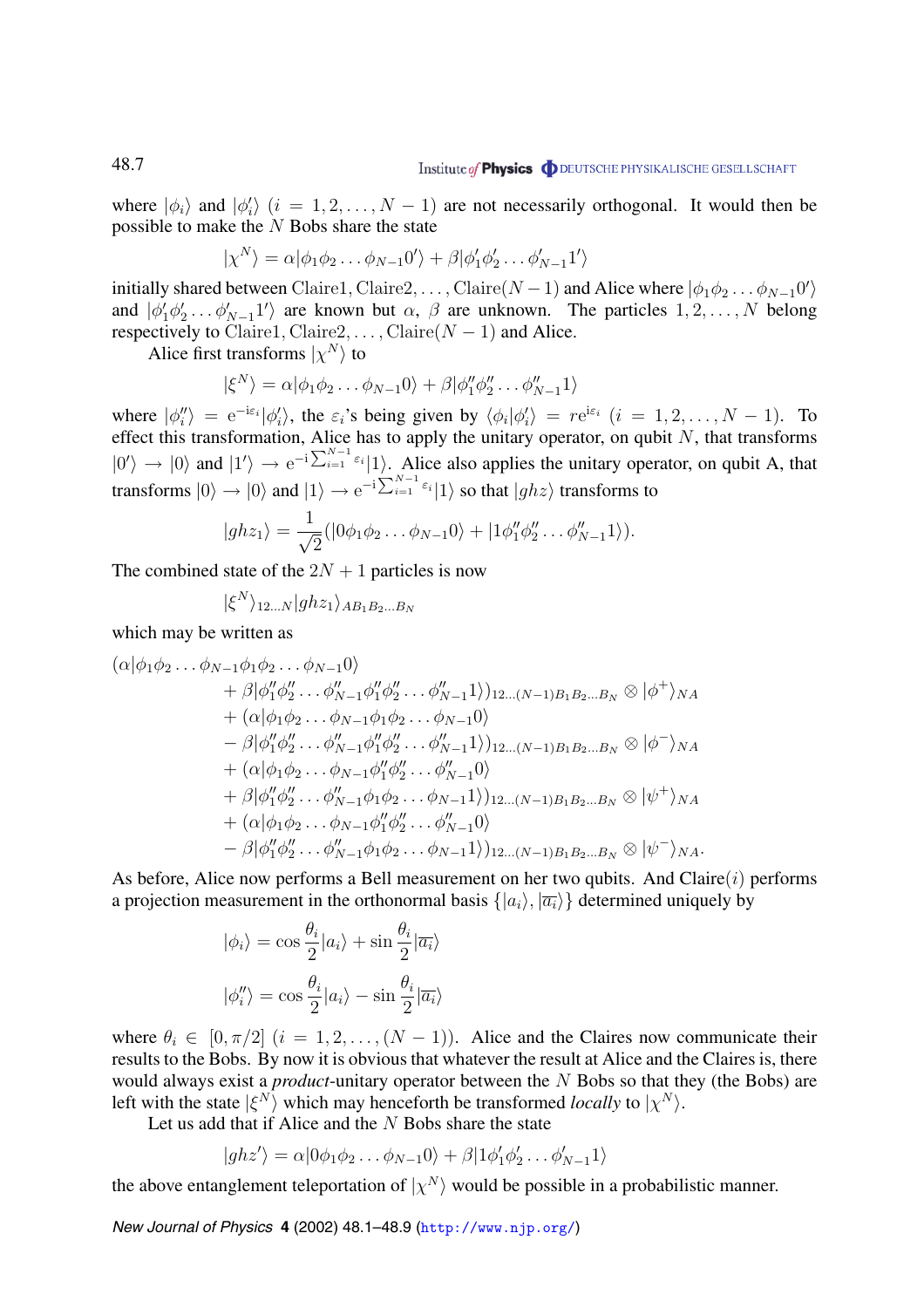In all the above cases of entanglement teleportation considered above, the teleported entangled state is essentially a qubit as each of them is a superposition of two different states. And in the deterministic cases, Alice shares 1 ebit of entanglement with the Bobs. Now *1 ebit may be used to teleport at most 1 qubit*. For if it were possible to teleport two qubits, these could *a priori* be separately entangled maximally with two other qubits resulting in the creation of two ebits of entanglement using a single ebit†.

To summarize, we have considered here set-dependent entanglement teleportation when the available channel resource is less than what is needed for universal entanglement teleportation. In the case of teleportation of entangled states through the channel state  $\frac{1}{\sqrt{2}}(|000\rangle+|111\rangle)_{AB_1B_2}$ , the pure entangled states from the plane spanned by the known states  $|0'0''\rangle$  and  $|1'1''\rangle$  can be exactly teleported by Alice to Bob1–Bob2 [\[4](#page-9-0)]. Note that the amount of entanglement of these pure states vary from 0 to 1. Shi *et al* [\[5](#page-9-0)] have considered the probabilistic case when the channel is  $a|000\rangle_{AB_1B_2}+b|111\rangle_{AB_1B_2}$  and when the states to be teleported are themselves shared between Alice and a distant party Claire.

We have shown that an arbitrary pure entangled state which is a linear combination of the two known states  $|\phi_0\rangle$  and  $|\phi_0\rangle_1\rangle$  (where  $|\phi_0\rangle$  and  $|\phi_0\rangle_2\rangle$  are arbitrary but fixed, in general, non-orthogonal states) can be deterministically or probabilistically teleported (from Alice– Claire to Bob1–Bob2) by using the channel as the GHZ-class states  $[6]$  $[6]$   $\frac{1}{\sqrt{2}}(|0\phi 0\rangle + |1\phi' 1\rangle)$  or  $a|0\phi 0\rangle + b|1\phi' 1\rangle$  respectively. Note that as the states  $|\phi\rangle$  and  $|\phi'\rangle$  are in general non-orthogonal, the amount of the entanglement of the final states after teleportation vary from  $0$  to  $e$ , where  $e \leq 1$ . And our protocol is deterministic or probabilistic depending on whether Alice shares 1 ebit with the Bob1–Bob2 system or less than that. It is interesting to note that although for both  $|GHZ\rangle = \frac{1}{\sqrt{2}}(|000\rangle + |111\rangle)_{AB_1B_2}$  and  $|ghz\rangle = \frac{1}{\sqrt{2}}(|0\phi 0\rangle + |1\phi' 1\rangle)_{AB_1B_2}$ , Alice shares 1 ebit with the Bobs, the channel state between Alice and Bob2 is distillable for  $|ghz\rangle$  (when  $|\phi\rangle$  and  $|\phi'\rangle$  are non-orthogonal) and separable for  $|GHZ\rangle$ , while the channel states between Alice and Bob1 are separable for both‡. This could somehow be the reason as to why 0 to 1 entanglement is *not* transferred through  $|ghz\rangle$  (when  $|\phi\rangle$  and  $|\phi'\rangle$  are non-orthogonal) although the same is possible through  $|GHZ\rangle$ . Interestingly one can check that if Alice, Bob1 and Bob2 share the W-class state  $|W\rangle = \frac{1}{\sqrt{2}}|0\rangle \otimes |00\rangle + \frac{1}{\sqrt{2}}|1\rangle \otimes \frac{1}{\sqrt{2}}(|01\rangle + |10\rangle)$  [[6\]](#page-9-0) (where there is 1 ebit of entanglement between Alice and Bob1–Bob2), and uses the same teleportation protocol as described above, then no pure entangled state (shared between Claire and Alice) can be teleported exactly to Bob1 and Bob2. This situation can easily be generalized to the N-party case.

### **Acknowledgments**

The authors thank the anonymous referees for giving useful suggestions to revise the earlier version of this work in its present form.

† Here we have used the fact that in teleportation of a single qubit A (possessed by say, Alice) to a possibly distant party say, Bob, through an entangled channel state between Alice and Bob, an initial entanglement between A and C (possessed by say, Claire, possibly distant from both Alice and Bob) is fully transferred between C and Bob's particle (see [\[9](#page-9-0)]).

‡ Here by 'channel state between Alice and Bob1', we mean that part of the channel state which is left when Bob2 is traced out. Similarly for 'channel state between Alice and Bob2'.